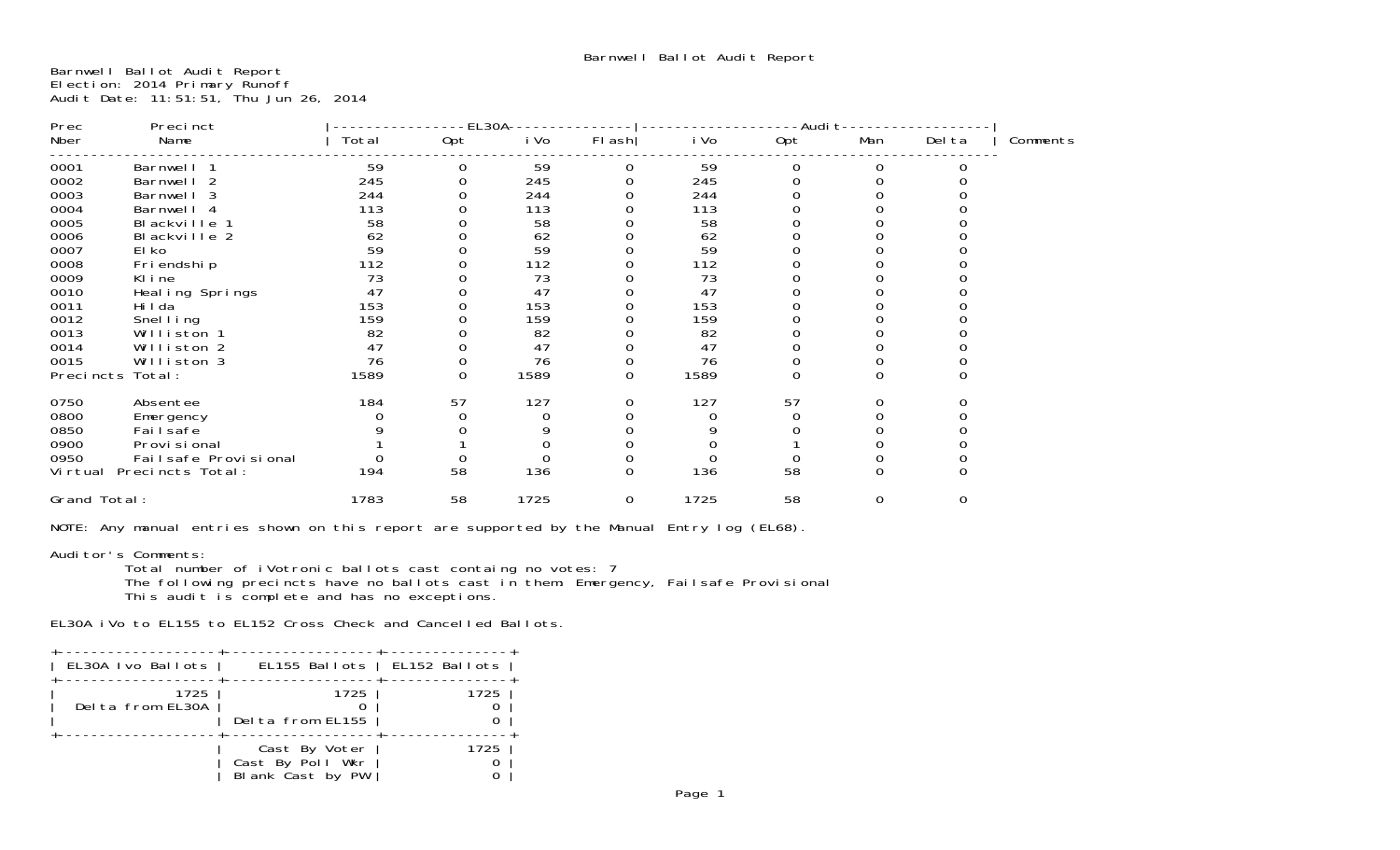| Cancelled Ballots                                                                                                      |                                                                                                 |
|------------------------------------------------------------------------------------------------------------------------|-------------------------------------------------------------------------------------------------|
| Wrong Ballot<br>Voter Left AB<br>Voter Left BB<br>Voter Request<br>Printer Problem<br>Terminal Problem<br>Other Reason | (AB = After ballot selected by poll worker.)<br>$(BB = Before ballot selected by poll worker.)$ |
|                                                                                                                        |                                                                                                 |

How to read this report.

This is the ballot level report. It compares the number of ballots cast in the tabulation report, the EL30A with the number of ballots cast in the audit data.

The values read from the EL30A report are reported in four categories; Total, Optical (Opt), iVotronic (iVo) and Flash. None of these values on each line are calculated but parsed from the actual report. The total lines are the calculated sums of the individual precince line values.

The Opt totals are the total number of ballots cast on paper ballots that were scanned into the optical scanner and transferred to the tabulation computer via memory stick or ZipDisk (depending on the type of device, M100 or M650 used to scan the ballots.) Optical totals should exist only in some but not all of the Virtual Precincts at the bottom of the table.

The iVo totals are the results gathered from the PEBs (Personal Electronic Ballot) which are used to open and close an iVotronic voting machine and, after the polls have closed, gather the ballots cast for transmission to the tabulation system.

The Flash totals are the totals that are read from the flash cards in the rare event that the ballotscannot be copied from the machine to the PEB or from the PEB to the tabulating machine.

The values on the Audit side come from the iVotronic audit data that is read from the flash cards as part of the audit process. That process combines the individual machine data into two master audit files, the EL155 Vote image log and the EL152 iVotronic event log. The EL155 contains a record of all the votes cast on a ballot. The vote images indicate the machine

0counting the number of asterisks in a precint we get the number of ballots cast in that precinct. That number should always match the number in the iVo column on the EL30A side of the report.

Optical ballots do not have electonically readable audit files. So if the audit data iVotronic total does not match the EL30A Total value, the auditor is prompted to read the paper report from the optical scanner and enter the total ballots cast into the auditing program.

If the sum of the audit iVotronic and Optical ballots cast still do not match the EL30A total value, then the audit software reads the EL68 Manual Entry log for any changes made in that precinct to either the iVo or Opt totals by the CEC staff. It displays any manual entries to the auditor for inclusion into the totals. If accepted by the auditor these entries are automatically added to the Man column from the Manual Entry log.

Finally, the audit software calculates the Delta value which should be zero unless the sum of the iVo, the Opt and the Man do not match the EL30A Total column. If the Delta is greater than zero then audit data is missing. A comment will be placed on that line in the report indicating missing audit data. If the Delta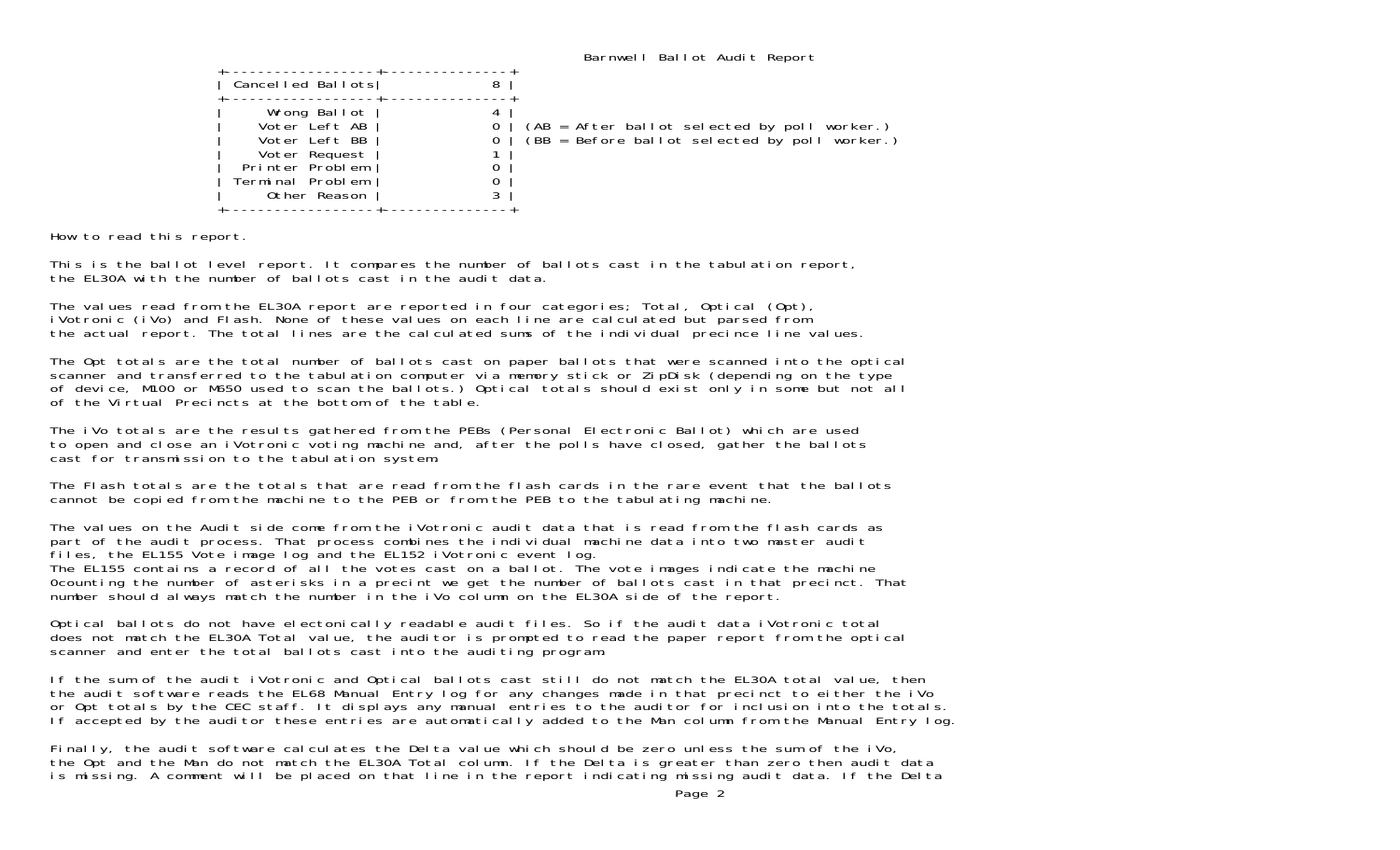value is less than zero then there are more ballots in the audit data than there are in the tabulated data and a comment will be placed on that line in the report.

Wherever possible, the audit system will attempt to indicate where the difference is by displaying the iVotronic machine numbers and the number of ballots cast on that machine that exist in the audit data. In the case of missing tabulated data, it might be possible to identify a machine that has the same number of ballots cast as the delta value and that number and ballot count will be highlited with a < sign. If there is a non zero Delta value there will be an entry by the auditor explaining the variance.

Finally, there is a EL30A iVo to EL155 to EL152 Cross Check and Cancelled Ballots table in the report This table should indicate that the nubmer ballots cast in the EL30A match the numbers in the EL155 and the EL152 report. Then there are some statistics pulled from the EL152 repor that indicate how many ballots were cast by the voter and the number cast by the poll worker. Lastly the number of ballots that were cancelled and the reason they were cancelled. It should be noted that the reason cancelled is chosen from a pull down menu presented to the poll worker when a ballot is cancelled, there is no way to validate the poll worker's choice.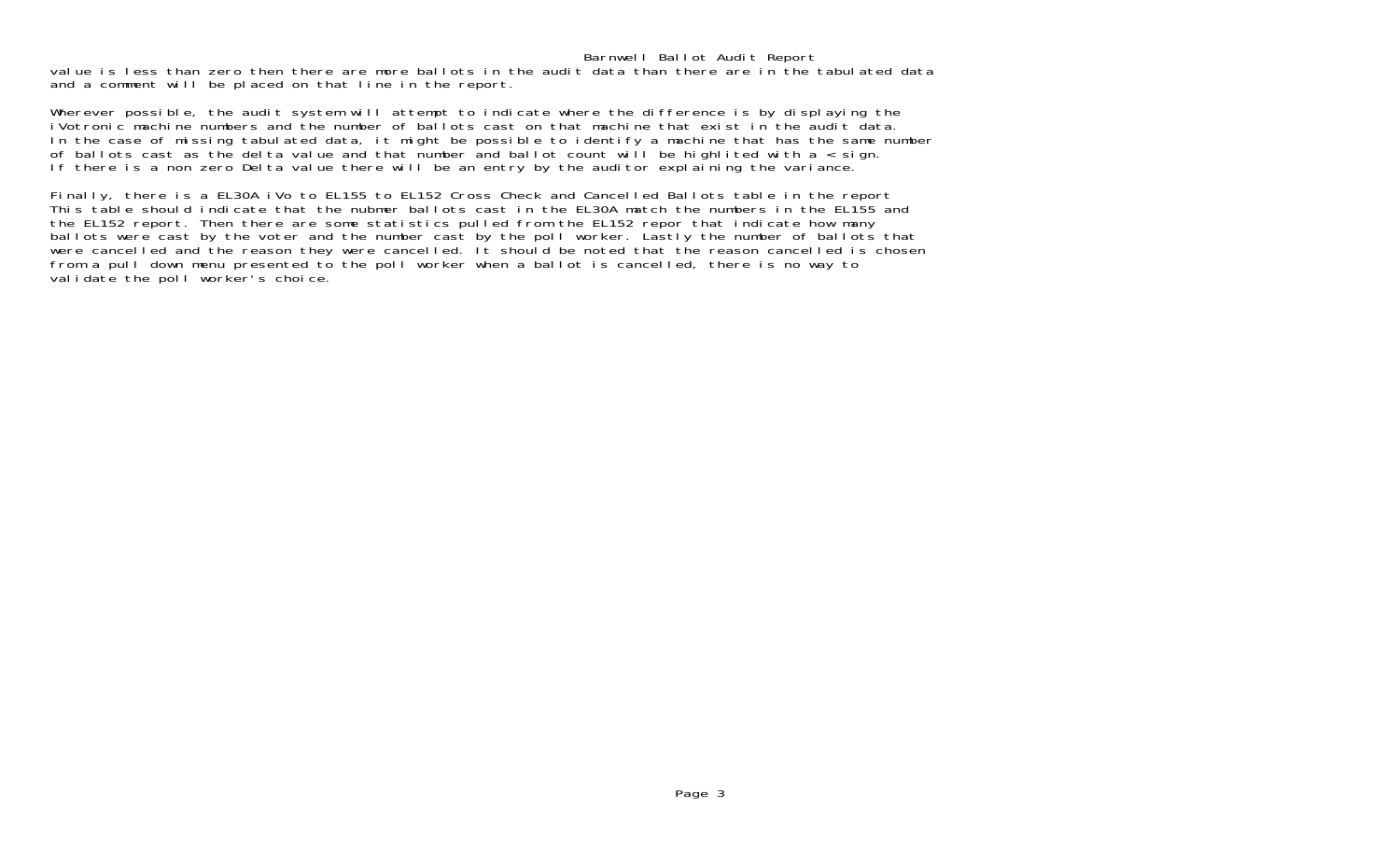## Barnwell Vote Level Audit Report Election: 2014 Primary Runoff Audit Date: 11:52:19, Thu Jun 26, 2014

| Precinct Number / Name |                                                                                                                                                                                                                                                                                           |                                                                                                                                                  |       | --------------------EL30A----------------- -----Audi                         t------- |                                                                                                      |                                                       |                                                                                                                 |                                                         |                                                                                             |          |  |
|------------------------|-------------------------------------------------------------------------------------------------------------------------------------------------------------------------------------------------------------------------------------------------------------------------------------------|--------------------------------------------------------------------------------------------------------------------------------------------------|-------|---------------------------------------------------------------------------------------|------------------------------------------------------------------------------------------------------|-------------------------------------------------------|-----------------------------------------------------------------------------------------------------------------|---------------------------------------------------------|---------------------------------------------------------------------------------------------|----------|--|
| Office                 |                                                                                                                                                                                                                                                                                           | Candi date                                                                                                                                       | Party |                                                                                       | Total Optical                                                                                        | i Vo                                                  | Flash                                                                                                           | i Vo                                                    | Del ta                                                                                      | Comments |  |
|                        | 0001 Barnwell 1<br>DEM - State Superintendent of Education<br>DEM - State Superintendent of Education<br>REP - Li eutenant Governor<br>REP - Lieutenant Governor<br>REP - State Superintendent of Education<br>REP - State Superintendent of Education<br>REP - Auditor<br>REP - Auditor  | Sheila C Gallagher<br>Tom Thompson<br>Mike Campbell<br>Henry McMaster<br>Sally Atwater<br>Molly Mitchell Spearman<br>Janet L Ginn<br>Gwen Kinard |       | 3<br>$\mathbf{3}$<br>28<br>21<br>12<br>35<br>20<br>32                                 | 0<br>$\mathbf 0$<br>0<br>$\mathbf 0$<br>0<br>$\mathbf 0$<br>$\mathbf 0$<br>$\Omega$                  | 3<br>$\mathbf{3}$<br>28<br>21<br>12<br>35<br>20<br>32 | $\mathbf{O}$<br>0<br>$\overline{0}$<br>$\overline{0}$<br>$\Omega$<br>$\Omega$<br>0<br>$\Omega$                  | 3<br>$\mathfrak{Z}$<br>28<br>21<br>12<br>35<br>20<br>32 | 0<br>$\mathbf 0$<br>0<br>$\mathbf 0$<br>0<br>$\mathbf 0$<br>$\mathsf{O}\xspace$<br>$\Omega$ |          |  |
|                        | 0002 Barnwell 2<br>DEM - State Superintendent of Education<br>DEM - State Superintendent of Education<br>REP - Lieutenant Governor<br>REP - Lieutenant Governor<br>REP - State Superintendent of Education<br>REP - State Superintendent of Education<br>REP - Auditor<br>REP - Auditor   | Sheila C Gallagher<br>Tom Thompson<br>Mike Campbell<br>Henry McMaster<br>Sally Atwater<br>Molly Mitchell Spearman<br>Janet L Ginn<br>Gwen Kinard |       | 12<br>10<br>100<br>108<br>84<br>119<br>69<br>153                                      | $\mathbf 0$<br>0<br>0<br>$\mathbf 0$<br>$\Omega$<br>$\mathbf 0$<br>$\mathbf 0$<br>$\Omega$           | 12<br>10<br>100<br>108<br>84<br>119<br>69<br>153      | $\mathbf 0$<br>0<br>0<br>$\mathbf 0$<br>$\Omega$<br>$\overline{0}$<br>0<br>$\Omega$                             | 12<br>10<br>100<br>108<br>84<br>119<br>69<br>153        | 0<br>0<br>$\mathbf 0$<br>0<br>0<br>0<br>0<br>0                                              |          |  |
|                        | 0003 Barnwell 3<br>DEM - State Superintendent of Education<br>DEM - State Superintendent of Education<br>REP - Li eutenant Governor<br>REP - Li eutenant Governor<br>REP - State Superintendent of Education<br>REP - State Superintendent of Education<br>REP - Auditor<br>REP - Auditor | Sheila C Gallagher<br>Tom Thompson<br>Mike Campbell<br>Henry McMaster<br>Sally Atwater<br>Molly Mitchell Spearman<br>Janet L Ginn<br>Gwen Kinard |       | $\overline{7}$<br>9<br>96<br>115<br>83<br>135<br>77<br>150                            | $\mathbf 0$<br>$\mathbf 0$<br>0<br>0<br>$\mathbf 0$<br>$\mathbf 0$<br>$\mathbf 0$<br>$\Omega$        | 7<br>9<br>96<br>115<br>83<br>135<br>77<br>150         | $\mathbf{O}$<br>$\mathbf{O}$<br>$\overline{0}$<br>$\overline{0}$<br>$\Omega$<br>$\overline{0}$<br>0<br>$\Omega$ | 9<br>96<br>115<br>83<br>135<br>77<br>150                | 0<br>$\mathbf 0$<br>0<br>0<br>0<br>$\mathbf 0$<br>$\mathsf{O}\xspace$<br>0                  |          |  |
|                        | 0004 Barnwell 4<br>DEM - State Superintendent of Education<br>DEM - State Superintendent of Education<br>REP - Li eutenant Governor<br>REP - Li eutenant Governor<br>REP - State Superintendent of Education<br>REP - State Superintendent of Education<br>REP - Auditor<br>REP - Auditor | Sheila C Gallagher<br>Tom Thompson<br>Mike Campbell<br>Henry McMaster<br>Sally Atwater<br>Molly Mitchell Spearman<br>Janet L Ginn<br>Gwen Kinard |       | 7<br>5<br>44<br>48<br>36<br>57<br>40<br>59                                            | $\mathbf 0$<br>$\mathbf 0$<br>$\mathbf 0$<br>$\mathbf 0$<br>$\Omega$<br>0<br>$\mathbf 0$<br>$\Omega$ | 7<br>5<br>44<br>48<br>36<br>57<br>40<br>59            | 0<br>$\Omega$<br>0<br>0<br>$\Omega$<br>$\mathbf 0$<br>0<br>$\Omega$                                             | 5<br>44<br>48<br>36<br>57<br>40<br>59                   | 0<br>0<br>0<br>0<br>0<br>0<br>0<br>0                                                        |          |  |
|                        | 0005 Blackville 1<br>DEM - State Superintendent of Education<br>DEM - State Superintendent of Education<br>REP - Li eutenant Governor                                                                                                                                                     | Sheila C Gallagher<br>Tom Thompson<br>Mike Campbell                                                                                              |       | 5<br>24                                                                               | 0<br>$\mathbf 0$<br>$\Omega$                                                                         | 5<br>5<br>24                                          | 0<br>$\Omega$<br>$\Omega$                                                                                       | 5<br>5<br>24                                            | 0<br>$\Omega$<br>$\Omega$                                                                   |          |  |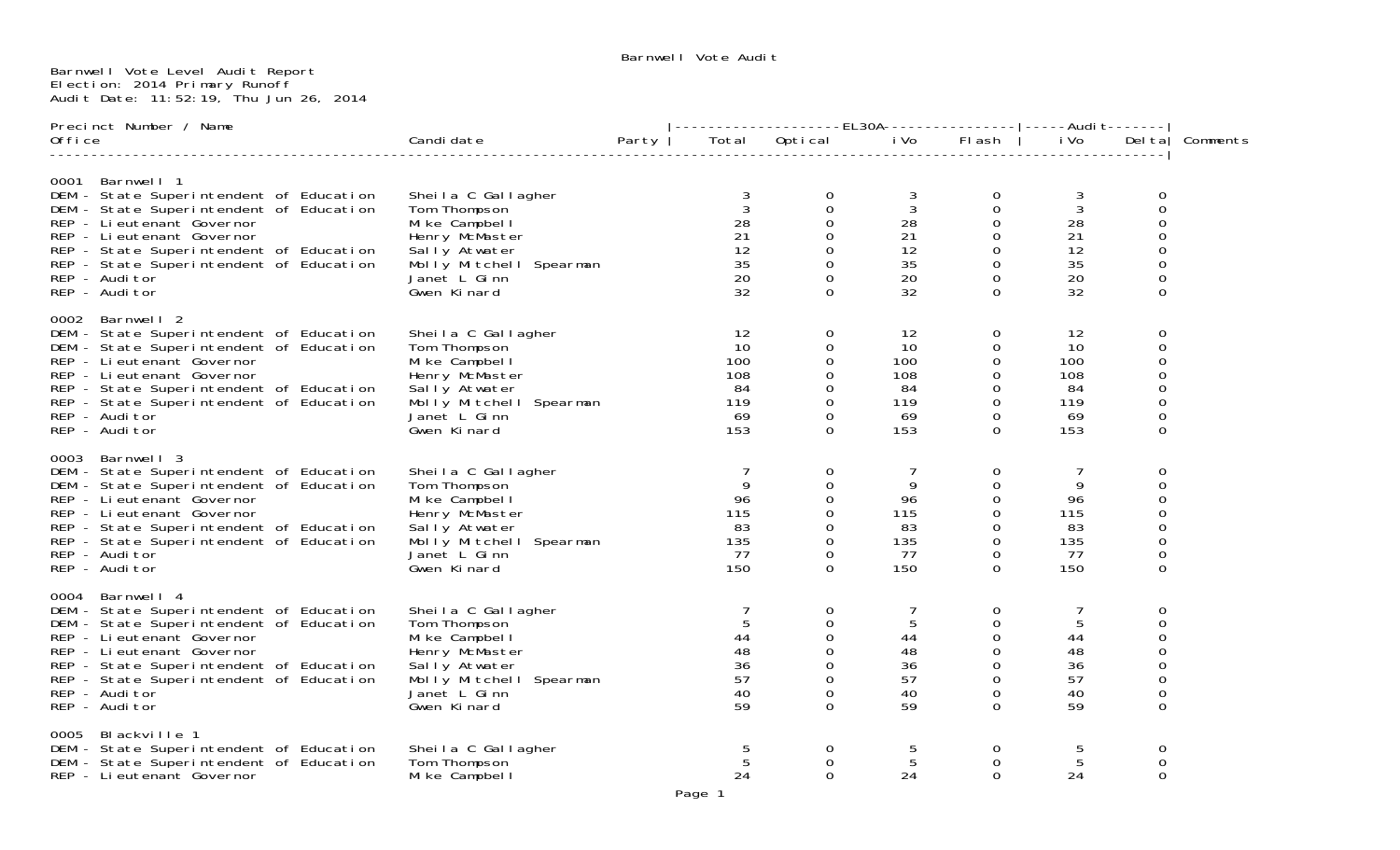|      | REP - Lieutenant Governor<br>REP - State Superintendent of Education                                                                                                                                                                                                                       | Henry McMaster<br>Sally Atwater                                                                                                                    | Barnwell Vote Audit<br>21<br>24             | 0<br>0                                   | 21<br>24                                                | 0<br>0                                      | 21<br>24                                    | 0<br>$\mathbf 0$                                                                                            |  |
|------|--------------------------------------------------------------------------------------------------------------------------------------------------------------------------------------------------------------------------------------------------------------------------------------------|----------------------------------------------------------------------------------------------------------------------------------------------------|---------------------------------------------|------------------------------------------|---------------------------------------------------------|---------------------------------------------|---------------------------------------------|-------------------------------------------------------------------------------------------------------------|--|
|      | REP - State Superintendent of Education<br>REP - Auditor<br>REP - Auditor                                                                                                                                                                                                                  | Molly Mitchell Spearman<br>Janet L Ginn<br>Gwen Kinard                                                                                             | 21<br>28<br>20                              | 0<br>$\Omega$<br>0                       | 21<br>28<br>20                                          | 0<br>0<br>0                                 | 21<br>28<br>20                              | 0<br>$\mathbf 0$<br>0                                                                                       |  |
|      | 0006 Blackville 2<br>DEM - State Superintendent of Education<br>DEM - State Superintendent of Education<br>REP - Lieutenant Governor<br>REP - Li eutenant Governor<br>REP - State Superintendent of Education<br>REP - State Superintendent of Education<br>REP - Auditor<br>REP - Auditor | Sheila C Gallagher<br>Tom Thompson<br>Mike Campbell<br>Henry McMaster<br>Sally Atwater<br>Molly Mitchell Spearman<br>Janet L Ginn<br>Gwen Kinard   | 8<br>10<br>16<br>23<br>15<br>25<br>23<br>18 | 0<br>0<br>0<br>$\Omega$                  | 8<br>10<br>16<br>23<br>15<br>25<br>23<br>18             | 0<br>0<br>0<br>0<br>0<br>0<br>0<br>$\Omega$ | 8<br>10<br>16<br>23<br>15<br>25<br>23<br>18 | 0<br>$\mathbf 0$<br>$\Omega$<br>$\Omega$<br>0<br>$\Omega$                                                   |  |
| 0007 | El ko<br>DEM - State Superintendent of Education<br>DEM - State Superintendent of Education<br>REP - Li eutenant Governor<br>REP - Li eutenant Governor<br>REP - State Superintendent of Education<br>REP - State Superintendent of Education<br>REP - Auditor<br>REP - Auditor            | Sheila C Gallagher<br>Tom Thompson<br>Mike Campbell<br>Henry McMaster<br>Sally Atwater<br>Molly Mitchell Spearman<br>Janet L Ginn<br>Gwen Kinard   | 6<br>16<br>27<br>12<br>29<br>24<br>24       | 0<br>0<br>0<br>0<br>$\Omega$             | 6<br>5<br>16<br>27<br>12<br>29<br>24<br>24              | 0<br>0<br>0<br>0<br>0<br>0<br>0<br>$\Omega$ | 6<br>5<br>16<br>27<br>12<br>29<br>24<br>24  | 0<br>$\Omega$<br>0<br>0                                                                                     |  |
|      | 0008 Friendship<br>DEM - State Superintendent of Education<br>DEM - State Superintendent of Education<br>REP - Li eutenant Governor<br>REP - Lieutenant Governor<br>REP - State Superintendent of Education<br>REP - State Superintendent of Education<br>REP - Auditor<br>REP - Auditor   | Sheila C Gallagher<br>Tom Thompson<br>Mi ke Campbel I<br>Henry McMaster<br>Sally Atwater<br>Molly Mitchell Spearman<br>Janet L Ginn<br>Gwen Kinard | 0<br>0<br>63<br>44<br>44<br>62<br>29<br>83  | 0<br>0<br>0<br>$\Omega$<br>0<br>$\Omega$ | 0<br>$\mathbf 0$<br>63<br>44<br>44<br>62<br>29<br>83    | 0<br>0<br>0<br>0<br>0<br>0<br>0<br>$\Omega$ | 63<br>44<br>44<br>62<br>29<br>83            | * No Audit Data expected or found<br>No Audit Data expected or found<br>O<br>∩<br>$\Omega$<br>0<br>$\Omega$ |  |
|      | 0009 Kline<br>DEM - State Superintendent of Education<br>DEM - State Superintendent of Education<br>REP - Lieutenant Governor<br>REP - Li eutenant Governor<br>REP - State Superintendent of Education<br>REP - State Superintendent of Education<br>REP - Auditor<br>REP - Auditor        | Sheila C Gallagher<br>Tom Thompson<br>Mi ke Campbel I<br>Henry McMaster<br>Sally Atwater<br>Molly Mitchell Spearman<br>Janet L Ginn<br>Gwen Kinard | 4<br>31<br>31<br>28<br>34<br>24<br>43       | 0<br>0<br>0                              | 4<br>$\overline{2}$<br>31<br>31<br>28<br>34<br>24<br>43 | 0<br>0<br>0<br>0<br>0<br>0<br>0             | 4<br>31<br>31<br>28<br>34<br>24<br>43       | 0<br>$\Omega$<br>0                                                                                          |  |
|      | 0010 Heal ing Springs<br>DEM - State Superintendent of Education<br>DEM - State Superintendent of Education<br>REP - Li eutenant Governor<br>REP - Li eutenant Governor<br>REP - State Superintendent of Education                                                                         | Sheila C Gallagher<br>Tom Thompson<br>Mi ke Campbel I<br>Henry McMaster<br>Sally Atwater                                                           | 5<br>10<br>19<br>10<br>20                   | 0<br>0<br>0<br>0<br>0                    | 5<br>10<br>19<br>10<br>20                               | 0<br>0<br>0<br>0<br>0                       | 5<br>10<br>19<br>10<br>20                   | 0<br>$\mathsf{O}\xspace$<br>$\mathsf{O}\xspace$<br>$\mathbf 0$<br>$\boldsymbol{0}$                          |  |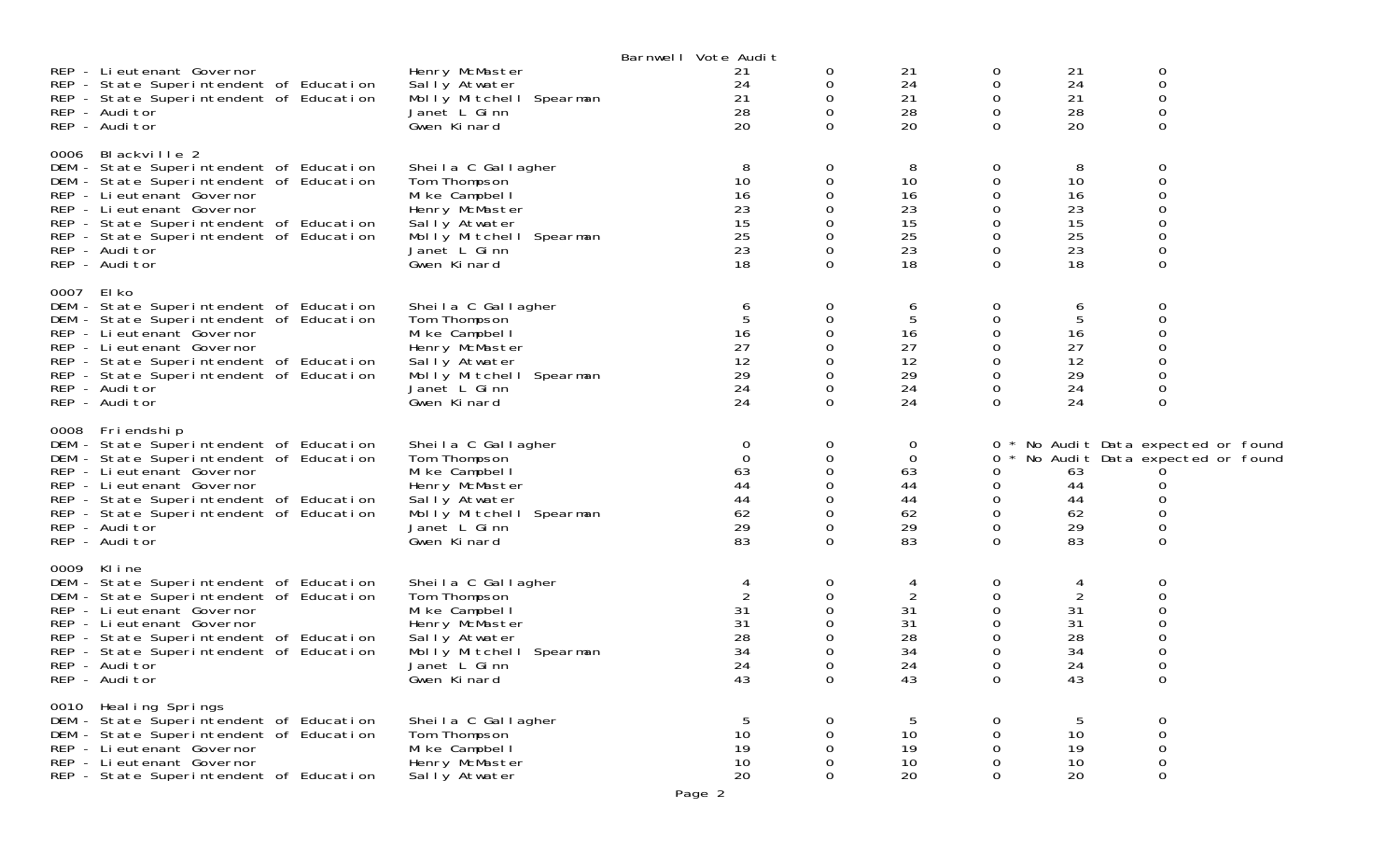|      |                                                                                                                                                                                                                                                                                           |                                                                                                                                                    | Barnwell Vote Audit                               |                                                                                                                        |                                                      |                                                              |                                                     |                                                                                  |  |
|------|-------------------------------------------------------------------------------------------------------------------------------------------------------------------------------------------------------------------------------------------------------------------------------------------|----------------------------------------------------------------------------------------------------------------------------------------------------|---------------------------------------------------|------------------------------------------------------------------------------------------------------------------------|------------------------------------------------------|--------------------------------------------------------------|-----------------------------------------------------|----------------------------------------------------------------------------------|--|
|      | REP - State Superintendent of Education<br>REP - Auditor<br>REP - Auditor                                                                                                                                                                                                                 | Molly Mitchell Spearman<br>Janet L Ginn<br>Gwen Kinard                                                                                             | 8<br>21<br>11                                     | 0<br>$\mathbf 0$<br>$\Omega$                                                                                           | 8<br>21<br>11                                        | $\overline{0}$<br>$\mathbf 0$<br>$\Omega$                    | 8<br>21<br>11                                       | 0<br>0<br>0                                                                      |  |
|      | 0011 Hilda<br>DEM - State Superintendent of Education<br>DEM - State Superintendent of Education<br>REP - Li eutenant Governor<br>REP - Lieutenant Governor<br>REP - State Superintendent of Education<br>REP - State Superintendent of Education<br>REP - Auditor<br>REP - Auditor       | Sheila C Gallagher<br>Tom Thompson<br>Mi ke Campbel I<br>Henry McMaster<br>Sally Atwater<br>Molly Mitchell Spearman<br>Janet L Ginn<br>Gwen Kinard | 0<br>$\Omega$<br>76<br>65<br>64<br>73<br>57<br>94 | 0<br>$\mathbf 0$<br>0<br>$\Omega$<br>0<br>$\mathbf 0$<br>$\mathbf 0$<br>$\mathbf 0$                                    | 0<br>0<br>76<br>65<br>64<br>73<br>57<br>94           | $\sigma$<br>0<br>0<br>0<br>0<br>$\mathbf 0$<br>0<br>$\Omega$ | 76<br>65<br>64<br>73<br>57<br>94                    | * No Audit Data expected or found<br>No Audit Data expected or found<br>$\Omega$ |  |
|      | 0012 Snelling<br>DEM - State Superintendent of Education<br>DEM - State Superintendent of Education<br>REP - Li eutenant Governor<br>REP - Lieutenant Governor<br>REP - State Superintendent of Education<br>REP - State Superintendent of Education<br>REP - Auditor<br>REP - Auditor    | Sheila C Gallagher<br>Tom Thompson<br>Mike Campbell<br>Henry McMaster<br>Sally Atwater<br>Molly Mitchell Spearman<br>Janet L Ginn<br>Gwen Kinard   | 4<br>8<br>70<br>67<br>60<br>76<br>50<br>97        | $\mathbf 0$<br>$\mathbf 0$<br>$\Omega$<br>$\mathbf 0$<br>0<br>$\Omega$<br>$\mathbf 0$<br>$\Omega$                      | 4<br>8<br>70<br>67<br>60<br>76<br>50<br>97           | 0<br>0<br>0<br>0<br>0<br>$\mathbf 0$<br>0                    | 4<br>8<br>70<br>67<br>60<br>76<br>50<br>97          | 0<br>0<br>$\Omega$<br>0<br>0                                                     |  |
| 0013 | Williston 1<br>DEM - State Superintendent of Education<br>DEM - State Superintendent of Education<br>REP - Lieutenant Governor<br>REP - Lieutenant Governor<br>REP - State Superintendent of Education<br>REP - State Superintendent of Education<br>REP - Auditor<br>REP - Auditor       | Sheila C Gallagher<br>Tom Thompson<br>Mi ke Campbel I<br>Henry McMaster<br>Sally Atwater<br>Molly Mitchell Spearman<br>Janet L Ginn<br>Gwen Kinard | 15<br>9<br>23<br>31<br>17<br>37<br>21<br>36       | $\mathbf 0$<br>$\mathbf 0$<br>$\boldsymbol{0}$<br>$\mathbf 0$<br>$\mathbf 0$<br>$\mathbf 0$<br>$\mathbf 0$<br>$\Omega$ | 15<br>9<br>23<br>31<br>17<br>37<br>21<br>36          | 0<br>0<br>0<br>0<br>0<br>$\boldsymbol{0}$<br>0<br>$\Omega$   | 15<br>9<br>23<br>31<br>17<br>37<br>21<br>36         | 0<br>0<br>$\mathbf 0$                                                            |  |
|      | 0014 Williston 2<br>DEM - State Superintendent of Education<br>DEM - State Superintendent of Education<br>REP - Li eutenant Governor<br>REP - Lieutenant Governor<br>REP - State Superintendent of Education<br>REP - State Superintendent of Education<br>REP - Auditor<br>REP - Auditor | Sheila C Gallagher<br>Tom Thompson<br>Mi ke Campbel I<br>Henry McMaster<br>Sally Atwater<br>Molly Mitchell Spearman<br>Janet L Ginn<br>Gwen Kinard | 2<br>0<br>21<br>19<br>12<br>30<br>20<br>24        | 0<br>$\mathbf 0$<br>$\mathbf 0$<br>$\mathbf 0$<br>$\mathbf 0$<br>$\mathbf 0$<br>0<br>$\Omega$                          | 2<br>$\mathbf 0$<br>21<br>19<br>12<br>30<br>20<br>24 | 0<br>0<br>0<br>0<br>0<br>0<br>0<br>$\Omega$                  | 2<br>21<br>19<br>12<br>30<br>20<br>24               | No Audit Data expected or found<br>$\boldsymbol{0}$<br>$\Omega$                  |  |
|      | 0015 Williston 3<br>DEM - State Superintendent of Education<br>DEM - State Superintendent of Education<br>REP - Li eutenant Governor<br>REP - Lieutenant Governor<br>REP - State Superintendent of Education<br>REP - State Superintendent of Education<br>REP - Auditor                  | Sheila C Gallagher<br>Tom Thompson<br>Mike Campbell<br>Henry McMaster<br>Sally Atwater<br>Molly Mitchell Spearman<br>Janet L Ginn                  | 6<br>21<br>45<br>22<br>41<br>34                   | 0<br>0<br>0<br>$\Omega$<br>$\Omega$<br>0<br>$\Omega$                                                                   | 6<br>$\overline{2}$<br>21<br>45<br>22<br>41<br>34    | 0<br>0<br>0<br>0<br>$\Omega$                                 | 6<br>$\boldsymbol{2}$<br>21<br>45<br>22<br>41<br>34 | 0<br>0<br>0<br>0<br>$\Omega$                                                     |  |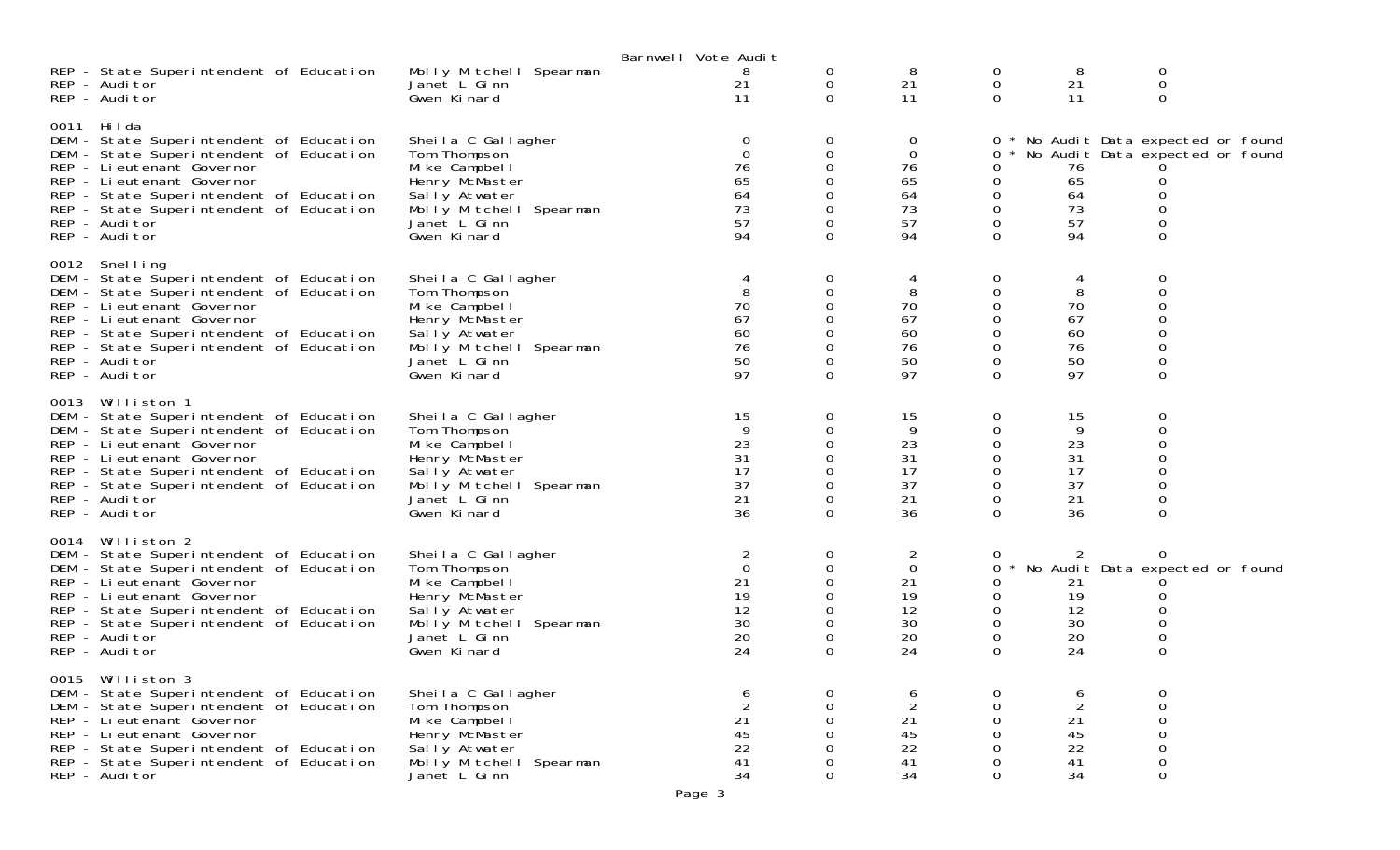|                                                                                                                                                                                                                                                                                         |                                                                                                                                                  | Barnwell Vote Audit |                                                                 |                                                                        |                                                                                  |                                                                    |                                                                    |                                                                                                                                                                                                                                                                                                                      |  |
|-----------------------------------------------------------------------------------------------------------------------------------------------------------------------------------------------------------------------------------------------------------------------------------------|--------------------------------------------------------------------------------------------------------------------------------------------------|---------------------|-----------------------------------------------------------------|------------------------------------------------------------------------|----------------------------------------------------------------------------------|--------------------------------------------------------------------|--------------------------------------------------------------------|----------------------------------------------------------------------------------------------------------------------------------------------------------------------------------------------------------------------------------------------------------------------------------------------------------------------|--|
| REP - Auditor                                                                                                                                                                                                                                                                           | Gwen Kinard                                                                                                                                      |                     | 31                                                              | $\mathbf{0}$                                                           | 31                                                                               | 0                                                                  | 31                                                                 | 0                                                                                                                                                                                                                                                                                                                    |  |
| 0750 Absentee<br>DEM - State Superintendent of Education<br>DEM - State Superintendent of Education<br>REP - Lieutenant Governor<br>REP - Lieutenant Governor<br>REP - State Superintendent of Education<br>REP - State Superintendent of Education<br>REP - Auditor<br>REP - Auditor   | Sheila C Gallagher<br>Tom Thompson<br>Mike Campbell<br>Henry McMaster<br>Sally Atwater<br>Molly Mitchell Spearman<br>Janet L Ginn<br>Gwen Kinard |                     | 3<br>61<br>76<br>62<br>73<br>57<br>119                          | $\mathbf 0$<br>6<br>14<br>7<br>13<br>7<br>49                           | $\overline{2}$<br>$\sqrt{3}$<br>55<br>62<br>55<br>60<br>50<br>70                 | 0<br>$\mathbf 0$<br>0<br>0<br>$\mathbf 0$<br>0<br>0<br>$\Omega$    | $\overline{2}$<br>$\mathbf{3}$<br>55<br>62<br>55<br>60<br>50<br>70 | 0<br>$\boldsymbol{0}$<br>$\mathbf 0$<br>$\mathbf 0$<br>$\mathbf 0$<br>$\mathbf 0$<br>$\mathbf 0$<br>$\mathbf 0$                                                                                                                                                                                                      |  |
| 0800 Emergency<br>DEM - State Superintendent of Education<br>DEM - State Superintendent of Education<br>REP - Lieutenant Governor<br>REP - Li eutenant Governor<br>REP - State Superintendent of Education<br>REP - State Superintendent of Education<br>REP - Auditor<br>REP - Auditor | Sheila C Gallagher<br>Tom Thompson<br>Mike Campbell<br>Henry McMaster<br>Sally Atwater<br>Molly Mitchell Spearman<br>Janet L Ginn<br>Gwen Kinard |                     | $\mathbf 0$<br>0<br>0<br>0<br>0<br>0<br>$\mathbf 0$<br>$\Omega$ | $\mathbf 0$<br>$\mathbf 0$<br>0<br>0<br>0<br>0<br>0<br>$\Omega$        | 0<br>0<br>$\Omega$<br>0<br>$\mathbf 0$<br>$\mathbf 0$<br>$\mathbf 0$<br>$\Omega$ |                                                                    |                                                                    | 0 * No Audit Data expected or found<br>0 * No Audit Data expected or found<br>0 * No Audit Data expected or found<br>0 * No Audit Data expected or found<br>0 * No Audit Data expected or found<br>0 * No Audit Data expected or found<br>0 * No Audit Data expected or found<br>0 * No Audit Data expected or found |  |
| 0850 Failsafe<br>DEM - State Superintendent of Education<br>DEM - State Superintendent of Education<br>REP - Lieutenant Governor<br>REP - Lieutenant Governor<br>REP - State Superintendent of Education<br>REP - State Superintendent of Education<br>REP - Auditor<br>REP - Auditor   | Sheila C Gallagher<br>Tom Thompson<br>Mike Campbell<br>Henry McMaster<br>Sally Atwater<br>Molly Mitchell Spearman<br>Janet L Ginn<br>Gwen Kinard |                     | $\mathbf 0$<br>$\mathsf O$<br>2<br>5<br>3<br>5<br>8             | $\mathbf 0$<br>$\mathbf 0$<br>0<br>0<br>0<br>0<br>$\Omega$<br>$\Omega$ | $\mathbf{0}$<br>$\mathbf 0$<br>$\frac{2}{5}$<br>3<br>5<br>-1<br>8                | 0<br>0<br>$\mathbf 0$<br>$\mathbf 0$<br>$\overline{0}$<br>$\Omega$ | 2<br>5<br>3<br>8                                                   | 0 * No Audit Data expected or found<br>0 * No Audit Data expected or found<br>0<br>0<br>0<br>0<br>$\Omega$                                                                                                                                                                                                           |  |
| 0900 Provi si onal<br>DEM - State Superintendent of Education                                                                                                                                                                                                                           | Sheila C Gallagher                                                                                                                               |                     |                                                                 | $\mathbf{1}$                                                           | $\mathbf{O}$                                                                     |                                                                    |                                                                    | 0 * All votes cast for this candidate<br>* in this precient are optical.<br>* No Audit Data for optical.                                                                                                                                                                                                             |  |
| DEM - State Superintendent of Education<br>REP - Lieutenant Governor<br>REP - Lieutenant Governor<br>REP - State Superintendent of Education<br>REP - State Superintendent of Education<br>REP - Auditor<br>REP - Auditor                                                               | Tom Thompson<br>Mike Campbell<br>Henry McMaster<br>Sally Atwater<br>Molly Mitchell Spearman<br>Janet L Ginn<br>Gwen Kinard                       |                     | 0<br>$\Omega$<br>$\mathbf 0$<br>0<br>$\Omega$<br>0<br>$\Omega$  | 0<br>0<br>0<br>0<br>$\Omega$<br>0<br>$\Omega$                          | $\mathbf{0}$<br>0<br>$\mathbf{O}$<br>$\Omega$<br>$\Omega$<br>$\mathbf 0$<br>0    |                                                                    |                                                                    | 0 * No Audit Data expected or found<br>0 * No Audit Data expected or found<br>0 * No Audit Data expected or found<br>0 * No Audit Data expected or found<br>0 * No Audit Data expected or found<br>0 * No Audit Data expected or found<br>0 * No Audit Data expected or found                                        |  |
| 0950 Failsafe Provisional<br>DEM - State Superintendent of Education<br>DEM - State Superintendent of Education<br>REP - Li eutenant Governor<br>REP - Li eutenant Governor<br>REP - State Superintendent of Education<br>REP - State Superintendent of Education                       | Sheila C Gallagher<br>Tom Thompson<br>Mi ke Campbel I<br>Henry McMaster<br>Sally Atwater<br>Molly Mitchell Spearman                              |                     | 0<br>0<br>0<br>0<br>0<br>0                                      | 0<br>0<br>0<br>0<br>0<br>0                                             | $\mathbf{0}$<br>$\Omega$<br>0<br>$\mathbf 0$<br>$\mathbf 0$<br>0                 |                                                                    |                                                                    | 0 * No Audit Data expected or found<br>0 * No Audit Data expected or found<br>0 * No Audit Data expected or found<br>0 * No Audit Data expected or found<br>0 * No Audit Data expected or found<br>0 * No Audit Data expected or found                                                                               |  |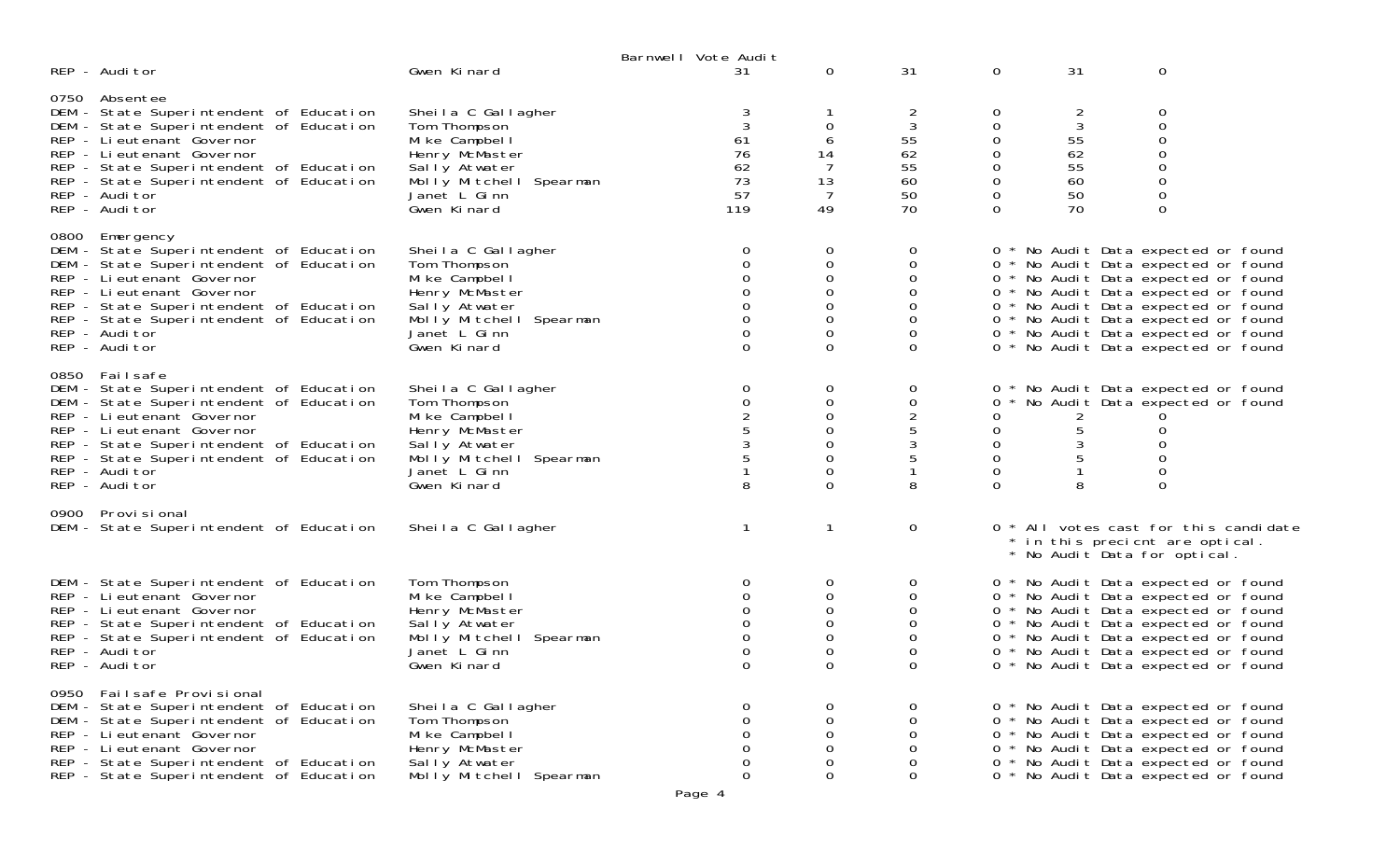|                                   |              | Barnwell Vote Audit |  |                                     |
|-----------------------------------|--------------|---------------------|--|-------------------------------------|
| REP - Auditor                     | Janet L Ginn |                     |  | 0 * No Audit Data expected or found |
| REP - Auditor                     | Gwen Kinard  |                     |  | 0 * No Audit Data expected or found |
| There was no unmatched audit data |              |                     |  |                                     |

How to read this report.

This is the vote level report. It compares the number of votes cast for each candidate in the tabulation report with the number of ballots cast in the audit data for each candidates in each precinct.

The tabulated values as read from the EL30A report are reported in four categories; Total, Optical (Opt), iVotronic (iVo) and Flash. None of these values on each line are calculated but parsed from the actual report. In the EL30A report all Write-in votes are added together and reported as one candidate name - Write-in. The EL30A does not report individual Write-in candidates.

The Opt totals are the total number of votes cast on paper ballots that were scanned into the optical scanner and transferred to the tabulation computer via memory stick or ZipDisk (depending on the type of device, M100 or M650 used to scan the ballots.) Optical totals should exist only in some but not all of the Virtual Precincts at the bottom of the table.

The iVo totals are the results gathered from the PEBs (Personal Electronic Ballot) which are used to open and close an iVotronic voting machine and, after the polls have closed, gather the ballots cast for transmission to the tabulation system.

The Flash totals are the totals that are read from the flash cards in the rare event that the ballots cannot be copied from the machine to the PEB or from the PEB to the tabulating machine.

The values on the Audit side come from the iVotronic audit data that is read from the flash cards as part of the audit process. That process combines the individual machine data into a master audit file, the EL155 Vote image log.

The EL155 contains a record of all the votes cast on a ballot. The vote images indicate the machine 0counting the number of times a candidate name for a contest appears in a precint we get the number of votes cast in that precinct for that candidates. That number should always match the number of votes cast for that candidate in that contest in the iVo column on the EL30A side of the report.

Optical ballots do not have electonically readable audit files. So if the audit data iVotronic total votes does not match the EL30A iVo value one of two things will occur. The first is if the iVotronic tabulated is zero and the Total tabulated votes match the tabulated Optical votes the following comment is made in the Audit side of the report; All votes cast for this candidate in this precient are optical No Audit Data for optical, or secondly, if the iVotronic total is not zero, a notation indicating which data Audit data In the event a candidate or the combined Write-in candidates did not receive any votes in a precinct the EL30A will report a zero vote count. If there are no votes for this candidate in a precinct in the audit data, the following comment will be placed into the audit report by the auditing software; No Audit Data expected or found.

Finaly the audit software will search the audit data for any votes that were not found on the EL30A report. If it finds some, it will report those vote totals by contest, candidate name and precinct. if it does not find any unmatched audit data it will report; There was no unmatched audit data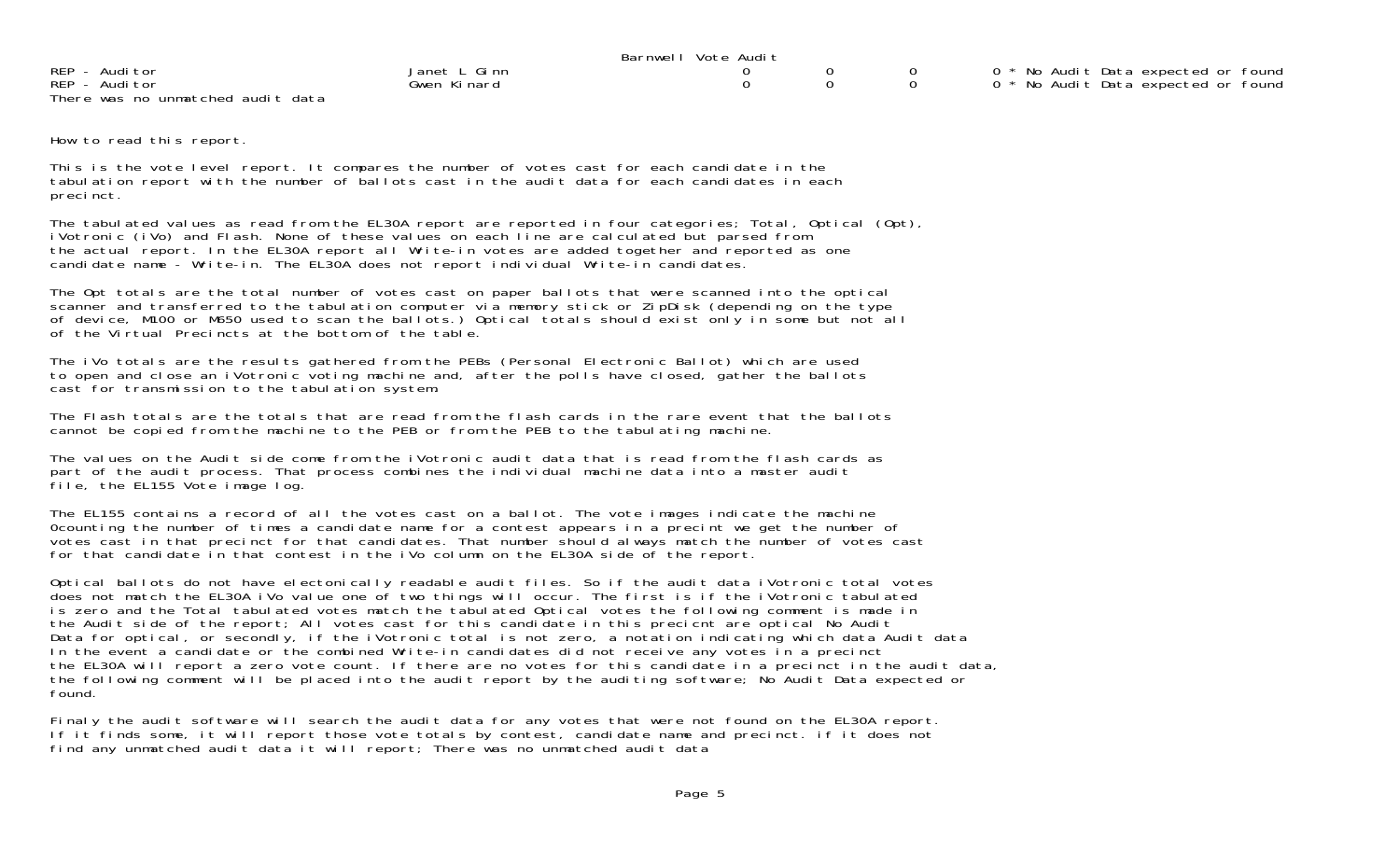## Barnwell EL30A45A Comparison Report Election: 2014 Primary Runoff Audit Date: 11:53:5, Thu Jun 26, 2014

|                                                                        |                                          |       |             | -EL30A-     |            |                |                              |              | -EL45A-    |        |                                             |
|------------------------------------------------------------------------|------------------------------------------|-------|-------------|-------------|------------|----------------|------------------------------|--------------|------------|--------|---------------------------------------------|
| Office                                                                 | Candi date                               | Party | Tot         | 0pt         | i Vo       | FI ash         | Tot                          | Opt          | i Vo       | FI ash | Del ta                                      |
| State Superintendent of Education<br>State Superintendent of Education | Sheila C Gallagher<br>Tom Thompson       |       | 88<br>81    | $\mathbf 0$ | 86<br>81   | 0              | 88<br>$\overline{0}$<br>81   | $\mathbf{O}$ | 86<br>81   |        | 0<br>0<br>$\mathbf 0$<br>0                  |
| Li eutenant Governor<br>Lieutenant Governor                            | Mike Campbell<br>Henry McMaster          |       | 711<br>756  | 6<br>14     | 705<br>742 | $\overline{O}$ | 711<br>$\mathbf{O}$<br>756   | 6<br>14      | 705<br>742 |        | $\mathbf 0$<br>$\mathbf 0$<br>0<br>$\Omega$ |
| State Superintendent of Education<br>State Superintendent of Education | Sally Atwater<br>Molly Mitchell Spearman |       | 598<br>860  | 13          | 591<br>847 |                | 0<br>598<br>0<br>860         | 13           | 591<br>847 |        | 0<br>0<br>0<br>$\Omega$                     |
| Audi tor<br>Audi tor                                                   | Janet L Ginn<br>Gwen Kinard              |       | 595<br>1002 | 49          | 588<br>953 |                | 595<br>0<br>$\Omega$<br>1002 | 49           | 588<br>953 |        | $\overline{0}$<br>0<br>0<br>0               |

## How to read this report.

This is EL30A EL45A Crosscheck Report. It sums each candidates vote totals in each precinct in the EL30A Precinct Detail Report and compares it to the EL45A Election Summary Report that contains the tabulated total for each candidate in the county.

The values read from the EL30A report are reported in four categories; Total, Optical (Opt), iVotronic (iVo) and Flash. None of these values on each line are calculated but parsed from the actual report. The total lines are the calculated sums of the individual precince line values.

The Opt totals are the total number of votes cast on paper ballots that were scanned into the optical scanner and transferred to the tabulation computer via memory stick or ZipDisk (depending on the type of device, M100 or M650 used to scan the ballots.) Optical totals should exist only in some but not all of the Virtual Precincts at the bottom of the table.

The iVo totals are the results gathered from the PEBs (Personal Electronic Ballot) which are used to open and close an iVotronic voting machine and, after the polls have closed, gather the ballots cast for transmission to the tabulation system.

The Flash totals are the totals that are read from the flash cards in the rare event that the ballots cannot be copied from the machine to the PEB or from the PEB to the tabulating machine.

The values read from the EL45A report are reported in same four categories; Total, Optical (Opt), iVotronic (iVo) and Flash as the EL30A. Like the EL30A they are parsed from the actual EL45A report. The summary candidate totals are compared against the calculated sums for each candidate from, the EL30A report. Each of the values in each line on the EL30A side must match the same value on the EL45A side and the Delta value must be zero.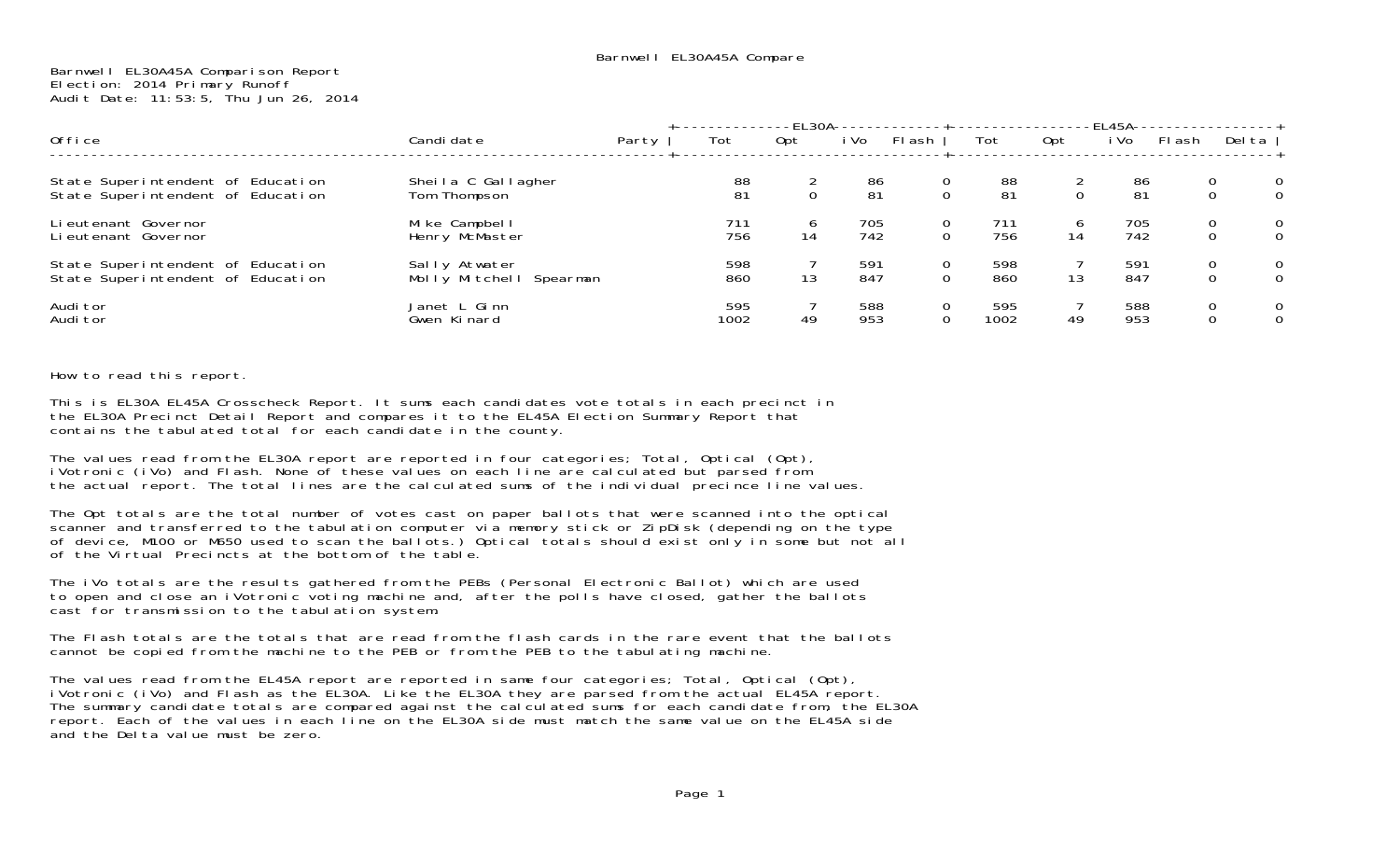Comments

Barnwell PEB Use Report Election: 2014 Primary Runoff Audit Date: 11:51:51, Thu Jun 26, 2014

| Precinct        | PEBs Used |
|-----------------|-----------|
| Barnwell<br>-1  | 145455    |
| - 2<br>Barnwell | 225479    |
| - 3<br>Barnwell | 225419    |
| Barnwell<br>- 4 | 225488    |
| Blackville 1    | 147835    |
| Blackville 2    | 225418    |
| El ko           | 225429    |
| Friendship      | 139370    |
| KI i ne         | 225476    |
| Healing Springs | 144557    |
| Hi I da         | 207435    |
| Snelling        | 207432    |
| Williston 1     | 225422    |
| Williston 2     | 146847    |
| Williston 3     | 207410    |
| Absentee        | 137682    |
| Failsafe        | 137682    |

17 precincts processed

The following precinct(s) have no ballots cast in them: Emergency, Failsafe Provisional Note: if there are no ballots cast in a precinct the machines in that precinct cannot be identified so these precinct(s) will not appear in this report.

How to read this report.

This is the PEB Used report. It lists the precints found in the Audit data and lists all the PEBs that were used by the poll workers to open and close the iVotronic machines in that. precinct.

If more than one PEB is used to open and close all the iVotronic machines in a precinct, then the County Election Commission must read ALL the PEBs used in that precinct to assure that they have collected all the ballots from that precinct. A county whose report shows a precinct that has machines open or closed by more than one PEB should double check the Ballot Audit Report against the iVotronic paper tapes and the Poll Book to make sure that all the ballots have been collected and tabulated.